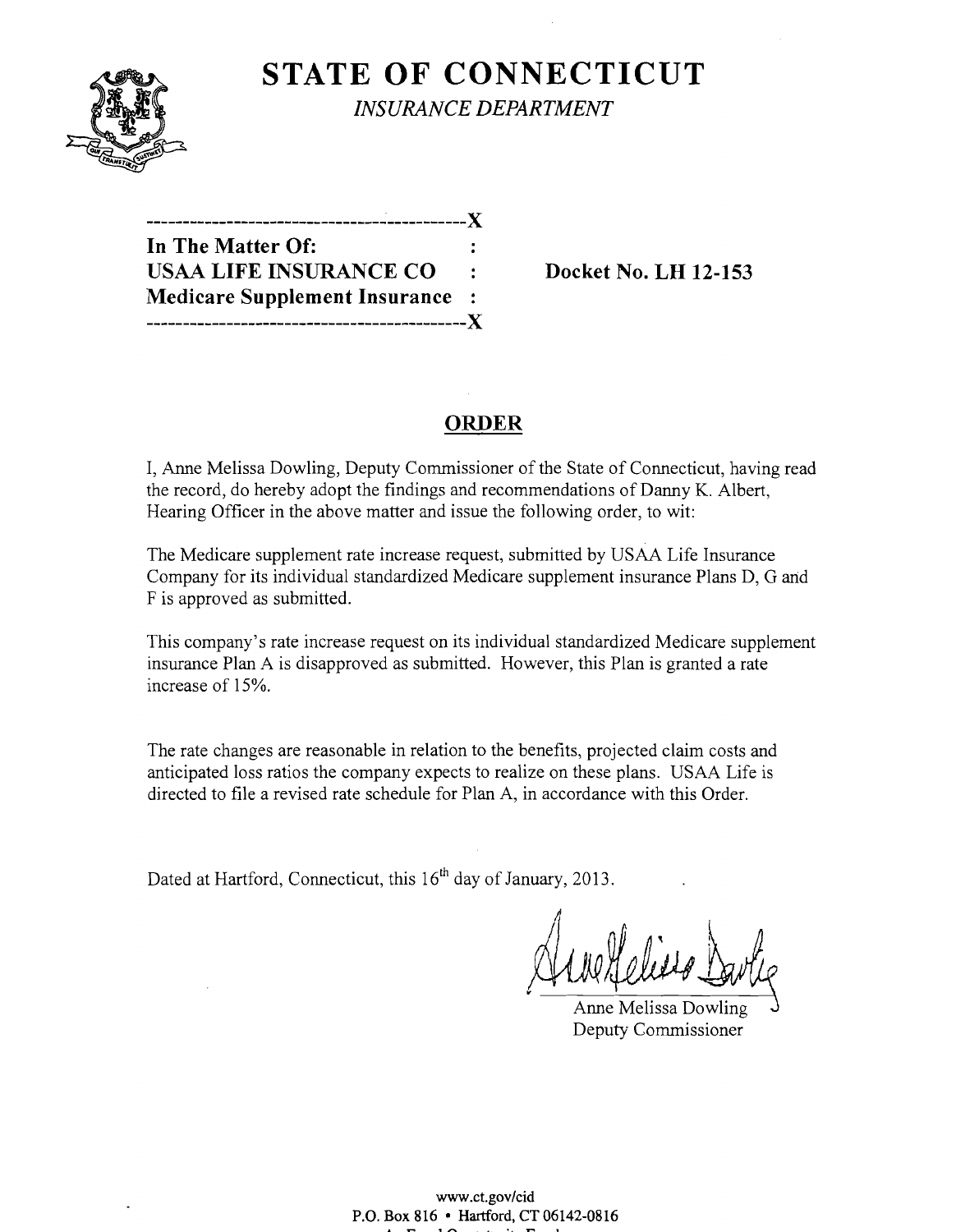# **STATE OF CONNECTICUT**

**-----------------------------------------------){** 



**In The Matter Of:**  USAA LIFE INSURANCE CO **Docket No. LH 12-153 Medicare Supplement Insurance -----------------------------------------------){** 

 $\ddot{\phantom{1}}$ 

### **PROPOSED FINAL DECISION**

## **1. INTRODUCTION**

The Insurance Commissioner of the State of Connecticut is empowered to review rates charged for individual and group Medicare supplement policies sold to any resident of this State who is eligible for Medicare. The source for this regulatory authority is contained in Chapter 700c and Section 38a-495a of the Connecticut General Statutes.

After due notice, a hearing was held at the Insurance Department in Hartford on January 3, 2013 to consider whether or not the rate increase requested by USAA Life Insurance Company on its standardized Medicare supplement business should be approved.

No members from the general public attended the hearing.

There were no representatives from USAA.

The hearing was conducted in accordance with the requirements of Section 38a-474, Connecticut General Statutes, the Uniform Administrative Procedures Act, Chapter 54 of the Connecticut General Statutes, and the Insurance Department Rules of Practice, Section 38a-8-1 et seq. of the Regulations of Connecticut State Agencies.

A Medicare supplement (or Medigap) policy is a private health insurance policy sold on an individual or group basis which provides benefits that are additional to the benefits provided by Medicare. For many years Medicare supplement policies have been highly regulated under both state and federal law to protect the interests of persons eligible for Medicare who depend on these policies to provide additional coverage for the costs of health care.

Effective December 1, 2005, Connecticut amended its program of standardized Medicare supplement policies in accordance with Section 38a-495a of the Connecticut General Statutes, and Sections 38a-495a-l through 38a-495a-21 of the Regulations of Connecticut Agencies. This program, which conforms to federal requirements, provides that all insurers offering Medicare supplement policies for sale in the state must offer the basic "core" package of benefIts known as Plan A. Insurers may also offer anyone or more of eleven other plans (Plans B through N).

> www.ct.gov/cid P.O. Box 816 • Hartford, CT 06142-0816 An Equal Opportunity Employer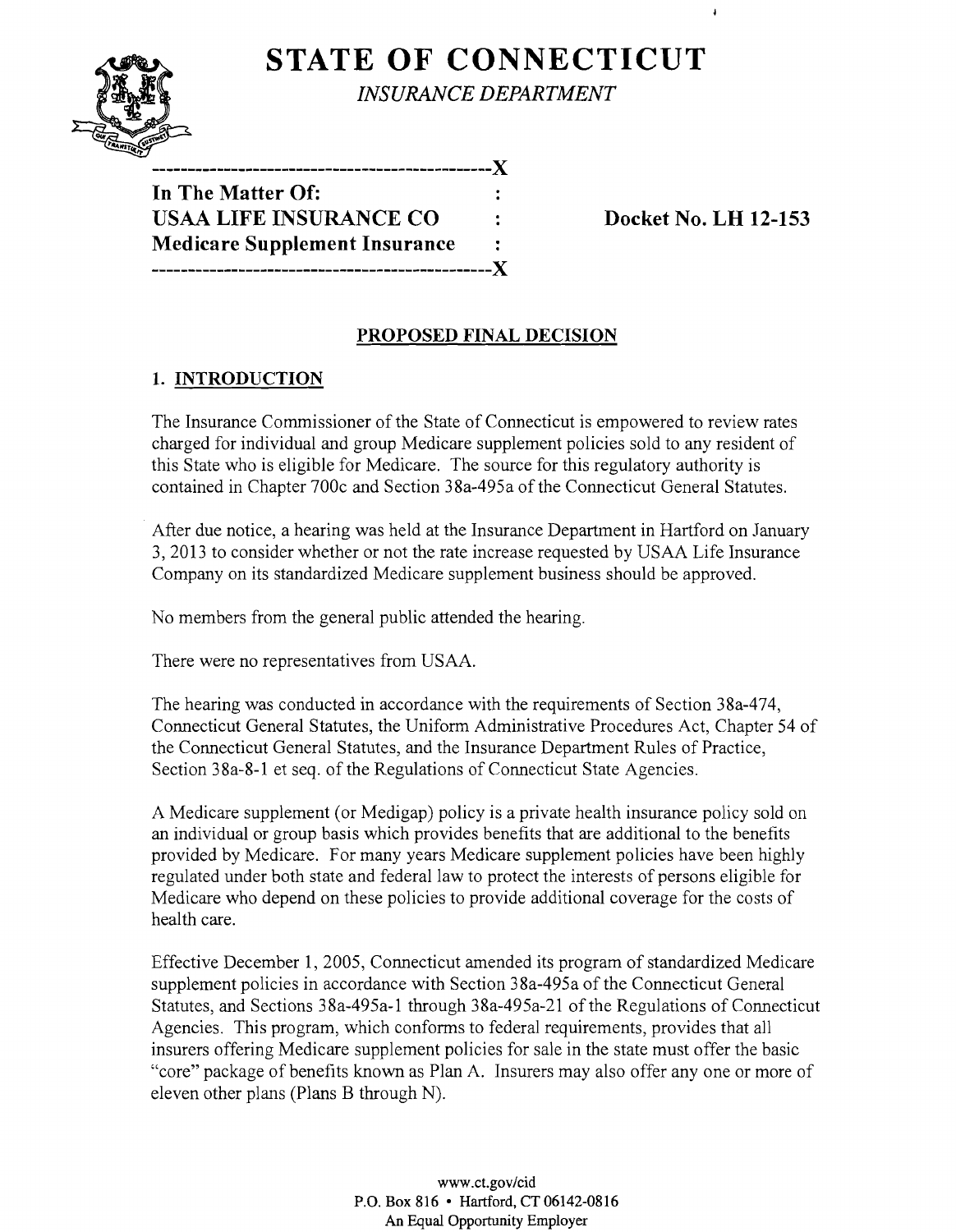Effective January 1,2006, in accordance with Section 38a-495c of the Connecticut General Statutes (as amended by Public Act 05-20) premiums for all Medicare supplement policies in the state must use community rating. Rates for Plans A through N must be computed without regard to age, gender, previous claims history or the medical condition of any person covered by a Medicare supplement policy or certificate.

The statute provides that coverage under Plan A through N may not be denied on the basis of age, gender, previous claims history or the medical condition of any covered person. Insurers may exclude benefits for losses incurred within six months from the effective date of coverage based on a pre-existing condition.

Effective October 1, 1998, carriers that offer Plan B or Plan C must make these plans as well as Plan A, available to all persons eligible for Medicare by reason of disability.

Insurers must also make the necessary arrangements to receive notice of all claims paid by Medicare for their insureds so that supplemental benefits can be computed and paid without requiring insureds to file claim forms for such benefits. This process of direct notice and automatic claims payment is commonly referred to as "piggybacking" or "crossover".

Sections 38a-495 and 38a-522 of the Connecticut General Statutes, and Section 38a-495a-lO of the Regulations of Connecticut Agencies, state that individual and group Medicare supplement policies must have anticipated loss ratios of 65% and 75%, respectively. Under Sections 38a-495-7 and 38a-495a-10 of the Regulations of Connecticut Agencies, filings for rate increases must demonstrate that actual and expected losses in relation to premiums meet these standards, and anticipated loss ratios for the entire future period for which the requested premiums are calculated to provide coverage must be expected to equal or exceed the appropriate loss ratio standard.

Section 38a-473 of the Connecticut General Statutes provides that no insurer may incorporate in its rates for Medicare supplement policies factors for expenses that exceed 150% of the average expense ratio for that insurer's entire written premium for all lines of health insurance for the previous calendar year.

#### II. **FINDING OF FACT**

After reviewing the exhibits entered into the record of this proceeding, and utilizing the experience, technical competence and specialized knowledge of the Insurance Department, the undersigned makes the following findings of fact:

After reviewing the exhibits entered into the record of this proceeding, and utilizing the experience, technical competence and specialized knowledge of the Insurance Department, the undersigned makes the following findings of fact:

1. USAA Life Insurance Company has requested a 23.3% rate increase on its individual standardized Medicare supplement policy forms LIM23465-A & MSM93819 (Plan A), an 8.5% increase on policy form LIM23465-D (Plan D), a 9.0% increase on policy form LIM23465-G (Plan G) and a 3.4% increase on policy forms LIM23465-F & MSM93820 (Plan F.)

 $\ddot{\mathbf{f}}$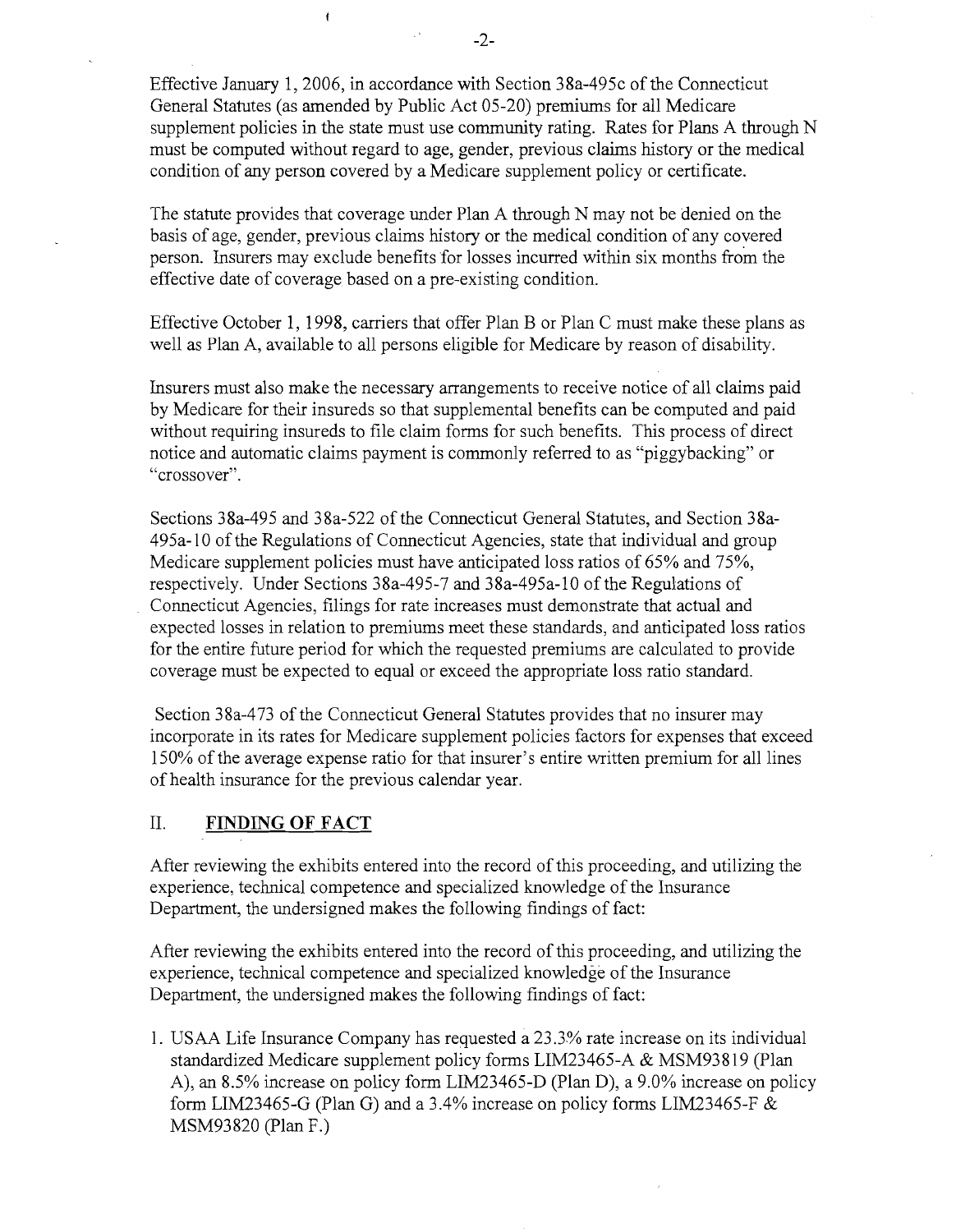2. In-force policy counts as of  $9/12$ :

| Plan  | Connecticut | Nationwide |
|-------|-------------|------------|
|       | 30          | 1,982      |
|       | 157         | 5,558      |
| F     | 1,450       | 65,225     |
| (÷    | 442         | 5.440      |
| Total | 2,079       | 78,205     |

- 3. The last rate increase approved for Plan A was 15% effective 5/1/12, for Plan D was 4.5% effective 5/1/12, for Plan F was 9% effective 5/1/11 and for Plan G was 1.5% effective 5/1/12.
- 4. Active policy forms are marketed using captive, salaried and licensed agents who interact with consumers primarily by telephone, mail or internet. Plan D and G are no longer marketed.
- 5. The proposed rates are expected to satisfy the Connecticut statutory loss ratio of 65%, required of individual Medicare supplement forms.
- 6. USAA Life Insurance Company certified that their expense factors are in compliance with section  $38a-473$ , C.G.S.
- 7. USAA Life Insurance Company has conformed to subsection (e) of section 38a-495c, C.G.S. regarding the automatic claims processing requirement.
- 8. Below are the incurred loss ratios for 2011 and 2012 (through September), as well as inception-to-date for Connecticut:

| 2011  | 2012  | Inception |
|-------|-------|-----------|
| 76.7% | 68.0% | 92.2%     |
| 77.9% | 68.4% | 85.4%     |
| 68.0% | 75.9% | 76.2%     |
| 67.7% | 69.3% | 82.0%     |
| 68.8% | 73.7% | 79.2%     |
|       |       |           |

9. Below are the incurred loss ratios for 2011 and 2012 (through September), as well as inception-to-date on a nationwide basis:

| Plan  | 2011     | 2012  | Inception |
|-------|----------|-------|-----------|
| A     | 98.5%    | 81.7% | 97.8%     |
| D     | $77.2\%$ | 76.1% | 73.0%     |
| F     | 76.8%    | 76.1% | 72.2%     |
| G     | 78.3%    | 76.0% | 72.1%     |
| Total | 77.5%    | 76.2% | 73.3%     |
|       |          |       |           |

10. USAA Life Insurance Company's 2012 Medicare supplement rate filing proposal is in compliance with the requirements of regulation  $38a-474$  as it applies to the contents of the rate submission as well as the actuarial memorandum.

 $\hat{\mathbf{r}}$